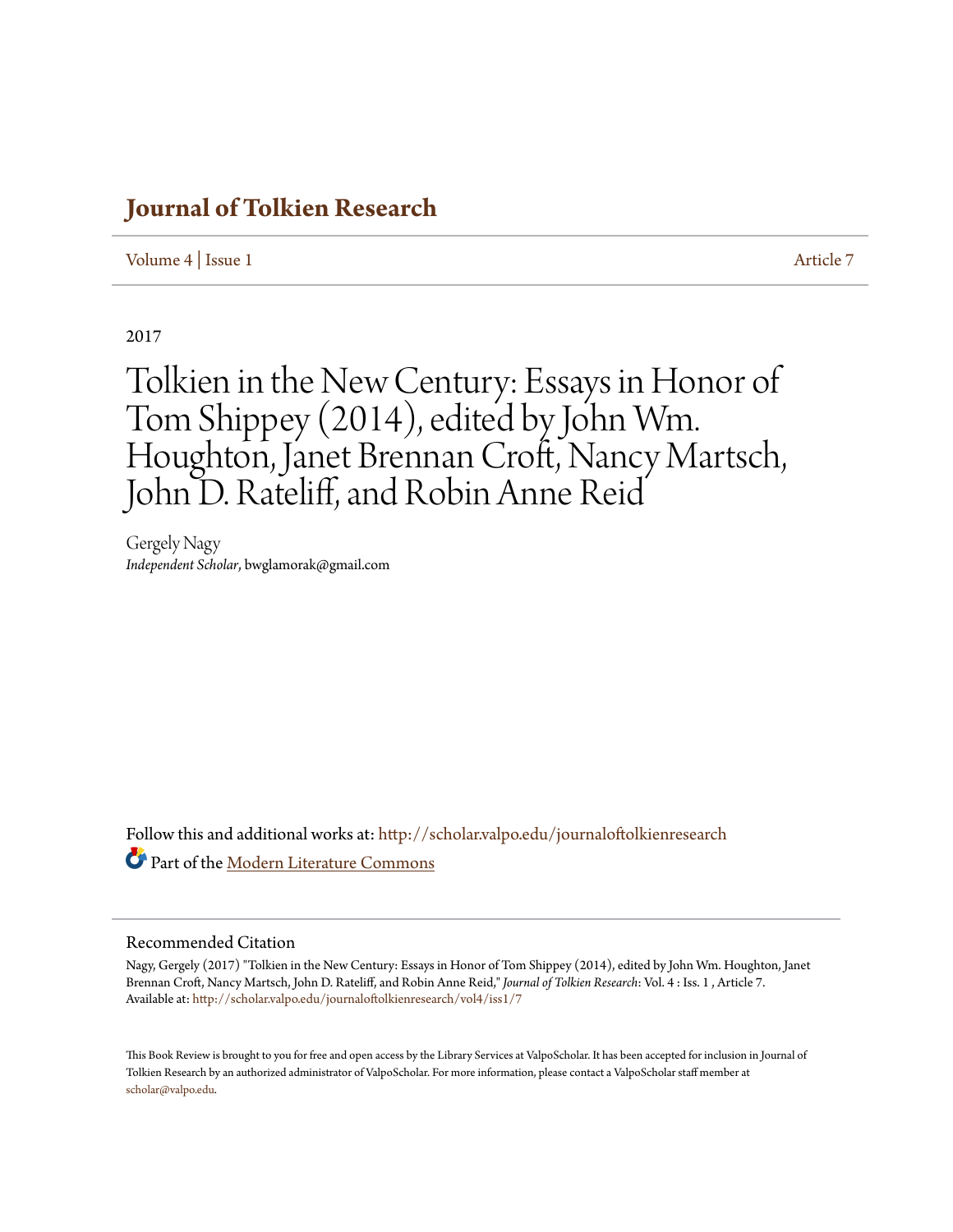*Tolkien in the New Century. Essays in Honour of Tom Shippey*, edited by John Wm. Houghton, Janet Brennan Croft, Nancy Martsch, John D. Rateliff and Robin Anne Reid. Jefferson, North Carolina: McFarland, 2014. viii, 260 pp. \$29.95 (trade paperback). ISBN 9780786474387. [Also available in kindle e-book format.]

It is perhaps not the function of a *festschrift* to deal in big conclusions and supply solutions, but to present little ones, maybe with suggestions of something larger. Connecting to the interests and fields of the *laudant*, such volumes need to show them what their work made possible. Tom Shippey has been (and still is) an enabler for all of us in Tolkien Studies: author of the seminal *The Road to Middle-earth* (first published in 1983) and countless insightful articles, he is the veritable pope of the field. The many editors of *Tolkien in the New Century* doubtless set out to produce a volume of this kind to honour Shippey's work. The result, however, is a somewhat mixed collection, ranging from the somewhat perplexing to the pleasantly stimulating.

The editors of the volume grouped the papers in five big parts. The first of these, "Memoirs," contains not essays proper but fond memories of how the contributors first met Shippey and/or his work. The first of these, John R. Holmes's "Counseling the *Scippigræd*: How T.A. Shippey Taught Us to Read," sets the tone for the whole part: playful as ever, Holmes coins the term "*Scippigræd*" on the model of Alfred (Ælf-ræd) for all of us who are "advised by Shippey." This nice philological joke turns into Holmes's own advice about how to become like Shippey—demonstrating that it is indeed practically impossible today. The rest of the section, including contributions by David Bratman, Todd Jensen, Jessica Yates and John W. Houghton, presents more personal memories about Shippey's role in the writer's careers, in Tolkien fandom, or of a particularly memorable talk. The only other author who veers slightly away from the personal note is E.L. Risden, whose "Tom Shippey and a Few New Leaves on Some Old Roots and Branches" goes on to talk about the volume collecting Shippey's shorter papers, *Roots and Branches* (2007). And that also sets the tone: here too we'll have the roots and branches growing out of what Tom Shippey did for us.

The second section, "Answering Questions," connects to concerns in Tolkien's work that have occupied Shippey too, and contain two of the best papers of the collection. Robert T. Tally, Jr.'s "Places Where the Stars Are Strange: Fantasy and Utopia in Tolkien's Middle-earth" uses the genre of utopia to revisit the theoretical argument about why fantasy is inferior to science fiction, purporting to show how the theoretical bias that privileges science fiction can very easily be disrupted. This is a very welcome argument, or would be, if it went beyond the usual critical commonplaces and topics (machine vs. magic, good-and-evil), and if others, particularly Shippey himself, had not made essentially the same argument before. Even allowing for Shippey's own avoidance of explicitly theoretical arguments and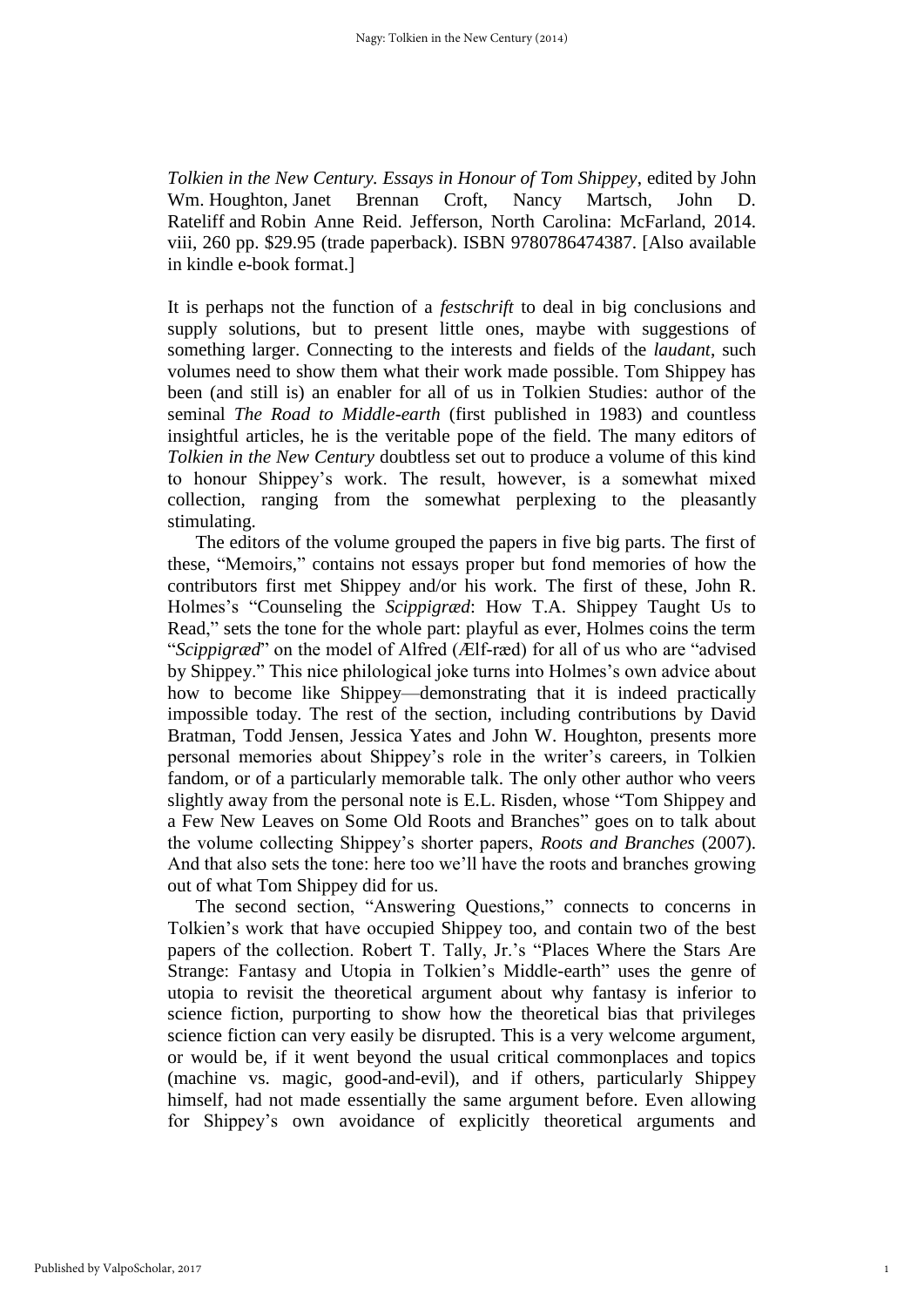terminology, and Tally's bringing in Frederic Jameson alongside Darko Suvin, I think we should take the next step: engage properly with the ideology of realism, lurking behind all the critical scruples with fantasy. There is no "fantastic" in the 20th-century sense without reference to realism, and the critical disdain against "magic," "metaphysics," or "the past" in general are all reactions to the fantastic's refusal to meet those artistic, critical and philosophical standards. Tolkien's work is in fact ideal for deconstructing the ideologically determined buzzwords by showing how all of these *and the stories and texts they are represented in* are historically embedded, culturally dependent constructs, and what Tolkien is about is exactly how stories and text build up the contexts that then privilege certain concepts and not others. Similarly, instead of just saying that "Tolkien's writings include very little actual magic" (47), we should finally admit there is *no magic at all* in Tolkien (not in the cultural historical sense anyway; this anticipates another essay in the volume, by Kristine Larsen); instead of merely saying "The real value of utopia lies . . . in the ways that it enables us to imagine radical alternatives to the present society" (53), we need to point out how non-realistic fiction (which would include both fantasy and science fiction) simply emphasises the departure from realism, and looks to the past (fantasy) or the future (science fiction), but remain fictions about stories and their uses. This essay is a perfect starting point for all this.

Verlyn Flieger's "The Jewels, the Stone, the Ring, and the Making of Meaning" is another excellent starting point for going further. With her usual eloquence and a detailed background in the creative history, Flieger traces how the Silmarils, the Arkenstone and the Ring work in Tolkien's writings as metaphors of light and meaning. However, I cannot help but find the pervasive reference to Tolkien's "intention" and "meaning" somewhat outdated. "The Silmarils are not a perfect representation of what I believe Tolkien was trying to accomplish" (76) is a conclusion that sums up this attitude. "If the light of the Silmarils is so holy, why do they have such a negative impact?" (67), asks Flieger; but isn't this like asking how God can allow evil if He's so good, or if the Flame Imperishable is so good, how come Melkor's desire for it brings about so much evil? It should be no surprise that the clearest light (meaning) leads to desire of appropriation (the darkest stage of interpretation?); this is not incongruent at all, it is just contrary to a strictly "religious" interpretation where all that is expected (and imagined) in the face of the holy is adoration. Even in "Ainulindalë," this is explicitly not the case, because the Valar are expected to "show forth [their] powers in adorning [Ilúvatar's] theme, *each with his own thoughts and devices, if he will*" (*The Silmarillion* 15, emphasis mine). I see no incongruence in Tolkien's varied and shaded, yet insistent depiction of how this "totality of meaning" can be desired and appropriated, and *that* leads to evil. Flieger's argument is, as usual with her, rich in suggestions: one can argue with it, develop it, and this is exactly how new steps are taken in interpretation. Nevertheless, I would warn against an overly heavy emphasis on Tolkien's "message"—because I think if we insist on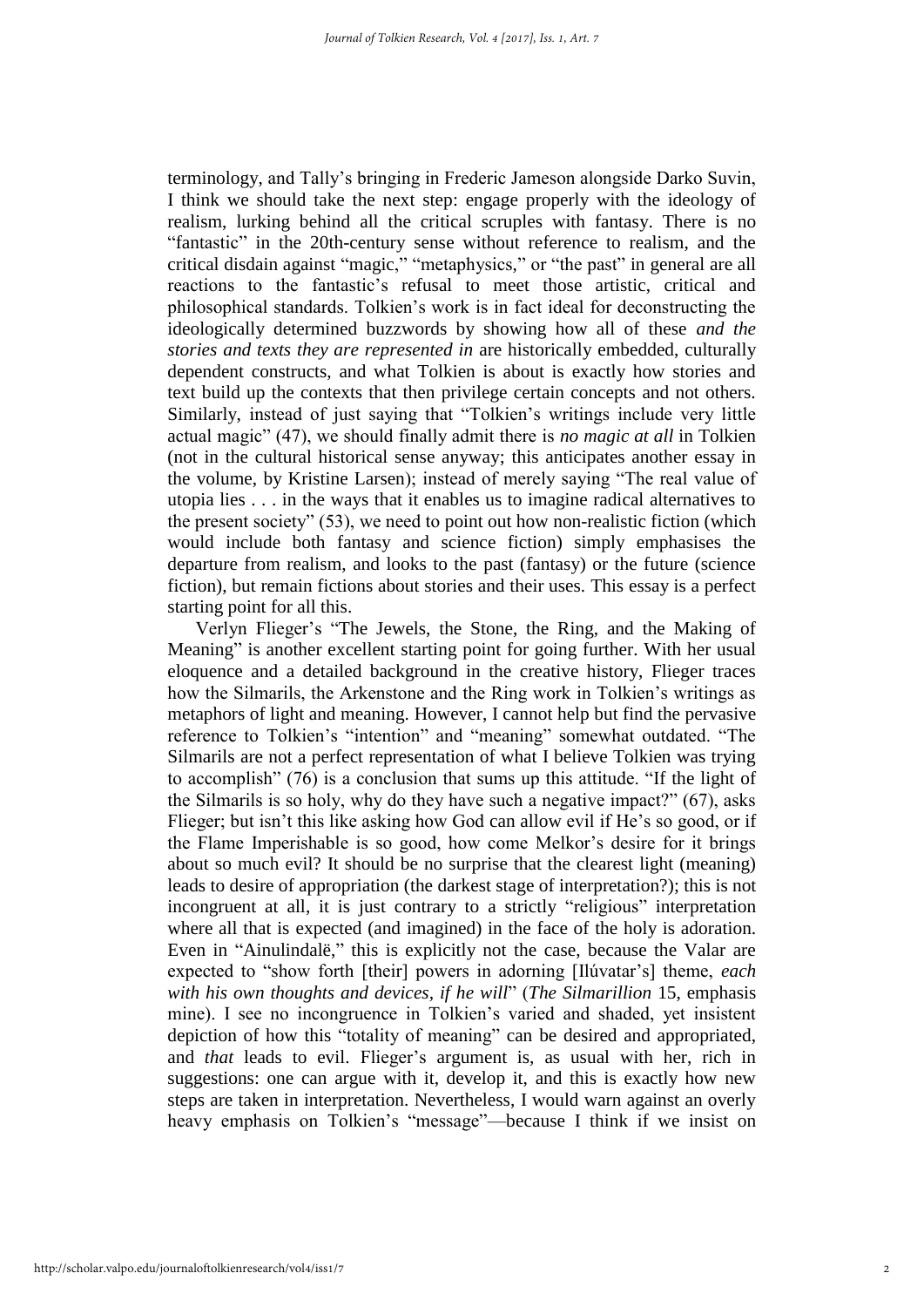expecting a clear-cut and moralising/didactic message, we are in fact doing a disservice to Tolkien.

The three remaining papers in this section deal with various interesting Tolkien connections from the influence of 19th-century illustration to the Old English appositive style. In between we have E. L. Risden's "Middle-earth and the Waste Land: Greenwood, Apocalypse, and Post-War Resolution," which turns to a parallel with the great modernist canon Shippey also suggested: T. S. Eliot and the "mythical method" employed in "The Waste Land." The conclusion that "both writers foreground the private and public creation of language and landscape to address post-war issues of loss, responsibility, and power" (58), again, seems to me a very good starting point to going further and examining the "mythic mode" of modernist expression as opposed to the "mythopoesis" seen in Tolkien's (and other fantasists') work. Cultural history is also invoked in Nancy Martsch's "The 'Lady with the Simple Gown and White Arms' *or* Possible Influences of 19th and Early 20th Century Book Illustrations on Tolkien's Work," where parallels are drawn between the illustrative work of Lancelot Speed (*Red Fairy Book*) and some of Tolkien's important female characters, Goldberry, Arwen, Galadriel and Éowyn. But the conclusion that "when pressed to describe his beautiful ladies, [Tolkien] fell back on—not the medieval dress of his professional study, nor the styles contemporary with the writing of *The Lord of the Rings*—but the 'lady with the simple gown and white arms' from the book illustrations of his childhood" (37) is admittedly somewhat thin and not clearly provable. Even if it was, though—what do we gain if we proved that some of Tolkien's important female characters, frequently accused of being sketchy and stereotypical, are based (visually) on an equally sketchy and stereotypical depiction from the 19th century? Yet again, a starting point is offered here for a much wider research in art history and its cultural historical context, since these "stereotypical" representations are themselves culturally and historically embedded: and examining that could very well provide interesting results. In a sense, Leslie Stratyner's "Tolkien and Apposition" goes further and examines how the Old English appositive style informs Tolkien's writing. Apart from stylistic elements, Stratyner also discusses Gollum as apposition, being the "shadow side" of both Bilbo and Frodo, anticipating the other article in the collection that deals with Gollum, also from the Old English point of view: Yvette Kisor's " 'Poor Sméagol.'"

The book's third part, "Philological Inquiries," brings up questions of language and related concepts that can strongly be tied to the type of innovative philological interpretation of Tolkien that Shippey pioneered. Here John R. Holmes's "Keeping Counsel: Advice in Tolkien's Fiction" expands Gildor's advice from *The Lord of the Rings* (and Frodo's proverbial reaction to it, "go not to the Elves for advice") in characteristically Holmes-ian syntactic and etymological ways as part of a larger examination of advice in Tolkien. The essay is shot through with the same witty and loving jokes and asides that coined the term "*Scippigræd*" in the "Memoirs" section; the conclusion that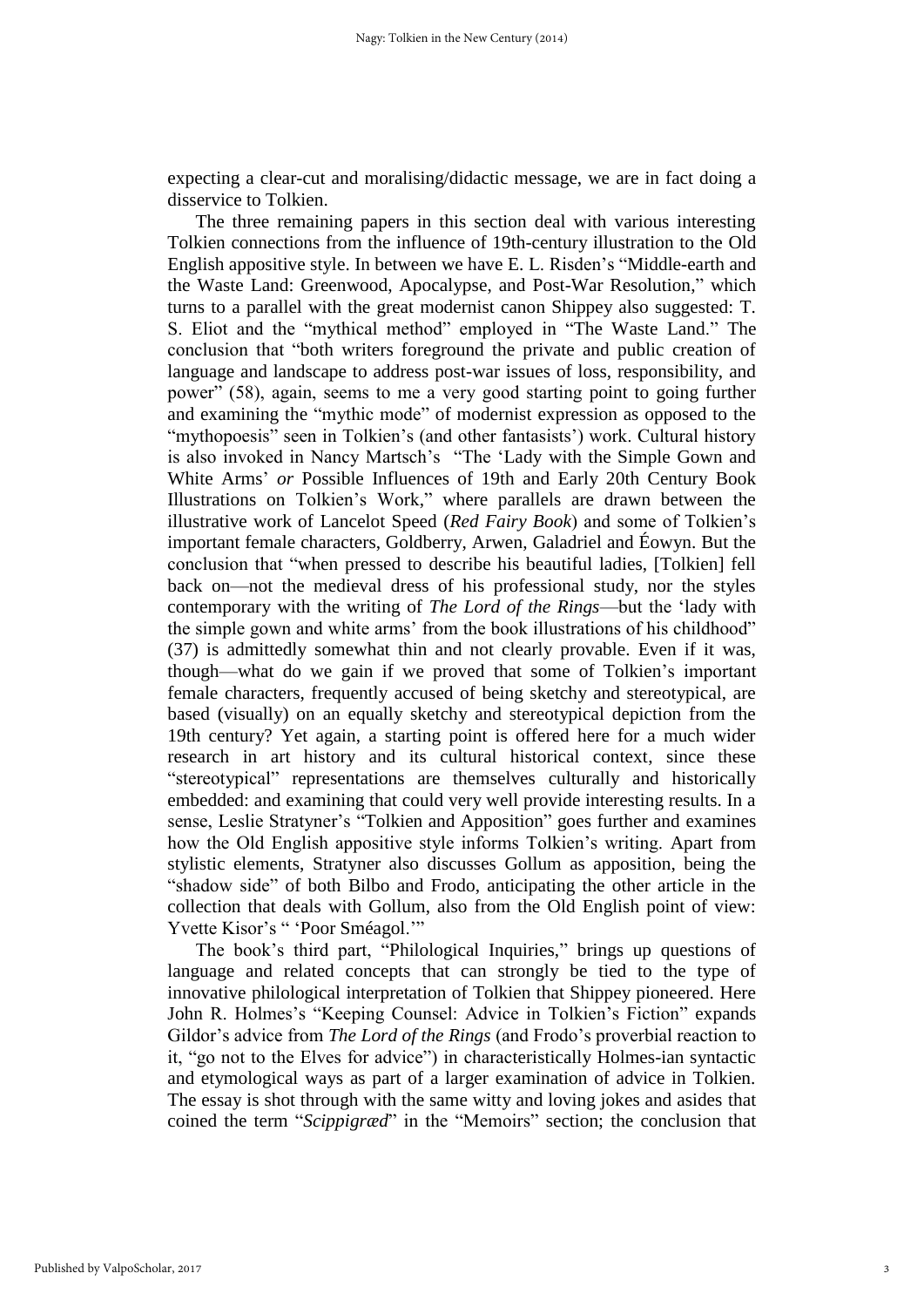"in the characters who offer advice [in *The Lord of the Rings*], Tolkien builds an inverse relationship between real authority and willingness to dispense counsel" (94) again contains one of Tolkien's most central concepts, *authority* (with a twist, we could add *authorship*) as focus for further inquiries. More philological than Holmes's, however, is Jason Fisher's paper, "Tolkien's Wraiths, Rings and Dragons: An Exercise in Literary Linguistics." Fisher follows in the footsteps of Peter Gilliver and his co-authors in *The Ring of Words*, and gathers together another ring of words which show how Tolkien's words and word choices might bring into play a lot of uncertain etymological connections that are still very meaningful (but less "demonstrable" than most of what Shippey worked with). This very well-documented paper (I wonder why Gilliver et al.'s work is not referenced more, especially since they have a separate section about "Withywindle" too: *Ring of Words* 218-19) revisits some of Shippey's own work on "wraith" and "wríðan," "Smaug," "Sméagol" and "sméogan," but adds and digresses freely, not quite coalescing into Shippey's rigorous philological-interpretive reasonings, but nevertheless illustrating a closely-knit *relatedness* in the words discussed.

Words feature in another sense in B.S.W. Barootes's " 'He Chanted a Song of Wizardry': Words with Power in Middle-earth," which is an interesting analysis of songs and powerful words in Tolkien with the help of Northrop Frye's great structuralist typologies, specifically Giambattista Vico's model of the historical phases of human language as used by Frye in *The Great Code.* The terms **"**hieroglyphic," "hieratic," "descriptive" (also "metaphoric," "metonymic," "demotic") (117) remind one of Owen Barfield's theories of language and the use Verlyn Flieger made of them in *Splintered Light*: they are interesting items of cultural history, finds in the archaeology of linguistic inquiry, of ways of trying to make sense of language and its change. One all the more expects to see the next step: "metaphoric" and "metonymic" are also important and meaningful concepts among the psychoanalytically charged theoretical terms of Jacques Lacan and especially Julia Kristeva. I think Tolkien studies have much to gain from looking at language as represented in Tolkien not only in historical, cultural historical and philological, but also in theoretical terms.

Few things show this better than Yvette Kisor's essay " 'Poor Sméagol': Gollum as Exile in *The Lord of the Rings*," in the fourth section of the volume (entitled "The True Tradition"). Here Kisor looks at how the Anglo-Saxon concept of "exile" (prominent in Old English poetry, especially the elegies, but also to be found in *Beowulf*) can be used to describe Gollum. "Exile is fundamental to Tolkien's concept of both Elves and Men," writes Kisor, and goes on to say that "for Gollum his Ring, his Precious, takes the place of king or homeland in the *comitatus* relationship" (154)—an especially interesting remark since Sauron's giving of rings as an act of ensnaring and deception ironizes exactly this Anglo-Saxon relation that the act of ring-giving usually represents. Tolkien's use of "wretch(ed)" for Gollum reflecting Old English *wrecca* is a telling point (156), although I think Gollum's speech "as a kind of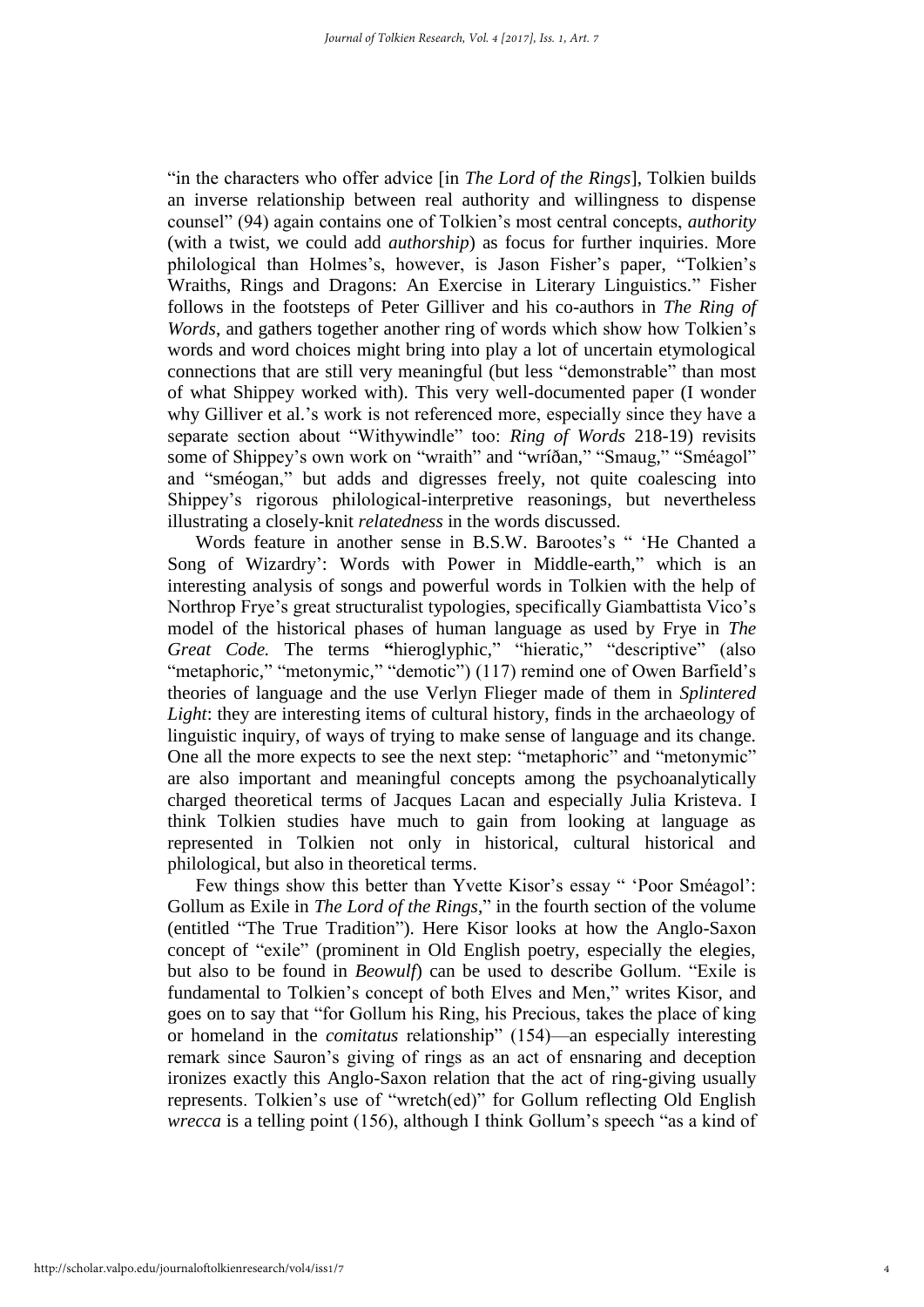analogue to poetic formulae" (154) is somewhat farfetched (would it be possible to look at Gollum's speech as Shippey looked at Bombadil's examining its metrics and formulaics?). The essay, however, falls into two distinct parts as Kisor starts examining this speech, including a very good survey of critical opinions about it: Gollum's use of pronouns "separates him from the rest of the world," goes the conclusion, and "his unusual use of referential language suggests a state of mind perhaps [more associated with] the modernist notion of alienation" (163). This last point (as Kisor admits) is less about Old English exile than (again) the cultural historical context of Tolkien's concepts and images, and could easily serve as a point of departure towards examining his relation to modernism's governing concepts (as with Risden's paper).

In the same section, John D. Rateliff's "Inside Literature: Tolkien's Explorations of Medieval Genres" offers a parallel argument to C. S. Lewis's observation that Tolkien "had been inside language": Rateliff argues on the basis of how Tolkien's shorter and non-Middle-earth poems relate to medieval forms and poems that he had been inside literature too. This extremely welldocumented (31 longish notes), very compact paper is one of the longest in the collection, but is nevertheless a very pleasant read. So is Marjorie Burns's "Night-wolves, Half-trolls and the Dead Who Won't Stay Down," originally a keynote address to the Vermont Tolkien conference, in which she leads the reader through some of Tolkien's lesser-commented Scandinavian motifs like the *varg*s (incidentally, Old Norse *vargr* is roughly synonymous with Old English *wrecca* in meaning "outlaw," demonstrating the thematic connections that draw Tolkien's work together), trolls and skin-changers as well as the "afterwalkers" (definitely not invented by G.R.R. Martin). John B. Marino's paper, "The Presence of the Past in *The Lord of the Rings*" is, however, one where one does not see either a new point or a suggested point of departure. "The past had had a mystique for quite some time" (169), goes its somewhat banal opening sentence; and the paper itself delivers a not very deep enumeration of things, places, people, and objects that "invoke" the past in *The Lord of the Rings*. All of these, *and* the suggested continuity, *and* the attached nostalgia has been dealt with by other scholars (among them, Shippey) long ago and in more detail.

The last section of the collection introduces "Perspectives from Outside the Cycle." Here Kristine Larsen's paper, " 'Alone between the Dark and Light': 'The Lay of Autrou and Itroun' and Lessons from the Later Legendarium' returns to the question of magic in Tolkien's works, producing (based on Tolkien's remarks in his letters) a neat little typology of Art vs. Domination, Effect vs. Enchantment (230). The consistent claim that the evil instances (what Tolkien terms *goetia* as opposed to the artful *magia*) are connected to the idea of knowledge (225) and power (226) are especially useful as points of departure. "Magic" in Tolkien (as I indicated above) is a question that should have its definitive treatment—not only from a criticaltheoretical point of view, and neither from Tolkien's own religious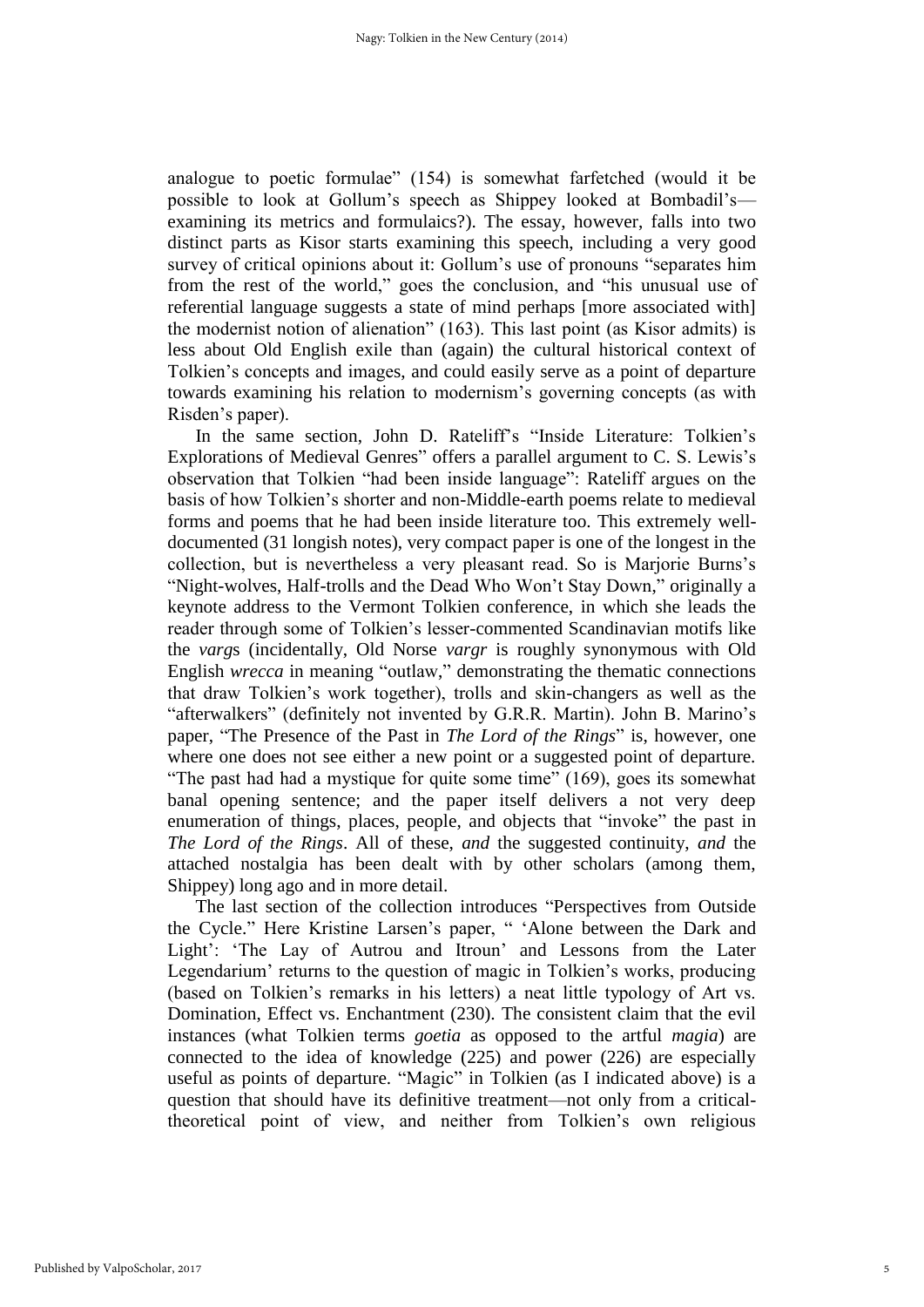understanding, but synthesizing conceptions of magic from cultural and religious history with critical theory. As Arthur C. Clarke observed, "any sufficiently advanced technology is indistinguishable from magic" anyway: these are aspects of representing exactly power, knowledge, the relations to them and their effects in the fictional worlds. Power and knowledge (Michel Foucault's work is crying out to be applied here) are therefore concepts that could be used in interrogating how the "metaphysical hierarchy" of Middleearth works, and how Tolkien's representation of it creates the effect of "magic" as part of his larger theme of producing a complex representation of culture and cultural history.

Richard C. West's " 'Lack of Counsel Not of Courage': J.R.R. Tolkien's Critique of the Heroic Ethos in *The Children of Húrin*" is, sadly, little more than a postscript to his own "Túrin's *Ofermod*" (in *Tolkien's Legendarium*), continuing its argument, and in some sense connecting to Stratyner's on the appositive style: West suggests that the minor characters and their stories can be seen as the "digressions in the *Children of Húrin*" (as the famous digressions in *Beowulf*) to comment on the main character's virtues and flaws (which sometimes happen to be, tragically, the same thing). David L. Dettman's piece, "Väinämöinen in Middle-earth: the Pervasive Presence of the *Kalevala* in the Bombadil Chapters of *The Lord of the Rings*" is somewhat more problematic. Dettman goes to great length (literally) with a lot of paraphrase, unnecessary quotation and the reiteration of all *Kalevala*-related biographical details, to claim that the early influence of the *Kalevala* was "inherited by *The Lord of the Rings*" (199). But the evidence presented is not very strong: for instance, that both Tom Bombadil and Väinämöinen are said to be "old" (202) and "singers" (207), or the supposed verbal parallels (208), or that Bombadil's "little realm" echoes the *Kalevala*'s "small-scale, forested environment . . . ahistorical and . . . removed from both modern and nineteenth-century Finnish culture" (212), going as far as suggesting that Rivendell, Fangorn, and Lórien are also *Kalevala*-reprises. While Lönnrot and his work certainly influenced Tolkien (a point that Shippey himself also made long ago), I find the "parallels" here very unconvincing on the whole.

The book, as can be seen, offers various themes and views, from wellknown to less-known scholars, from larger conceptions to more minute details, and a lot of interesting points of departure that show how Shippey's work or his concerns and interests are productive in the second (and third, and fourth) generation of Tolkien scholars after him. The easy reading of the volume, however, is made infinitely more difficult by its placing the endnotes to each chapter to the most annoying place possible, directly after the chapter. Each set of notes is followed by the paper's "Works Cited," but these are not collected at the end into a "master-works-cited" list for the whole volume. Laudatory volumes are very rarely major academic publications; they have a different function, and that function is fulfilled by *Tolkien in the New Century*. Don't seek the field-changing papers here: if you have time, some essays in this collection are a nice and stimulating read and might suggest new